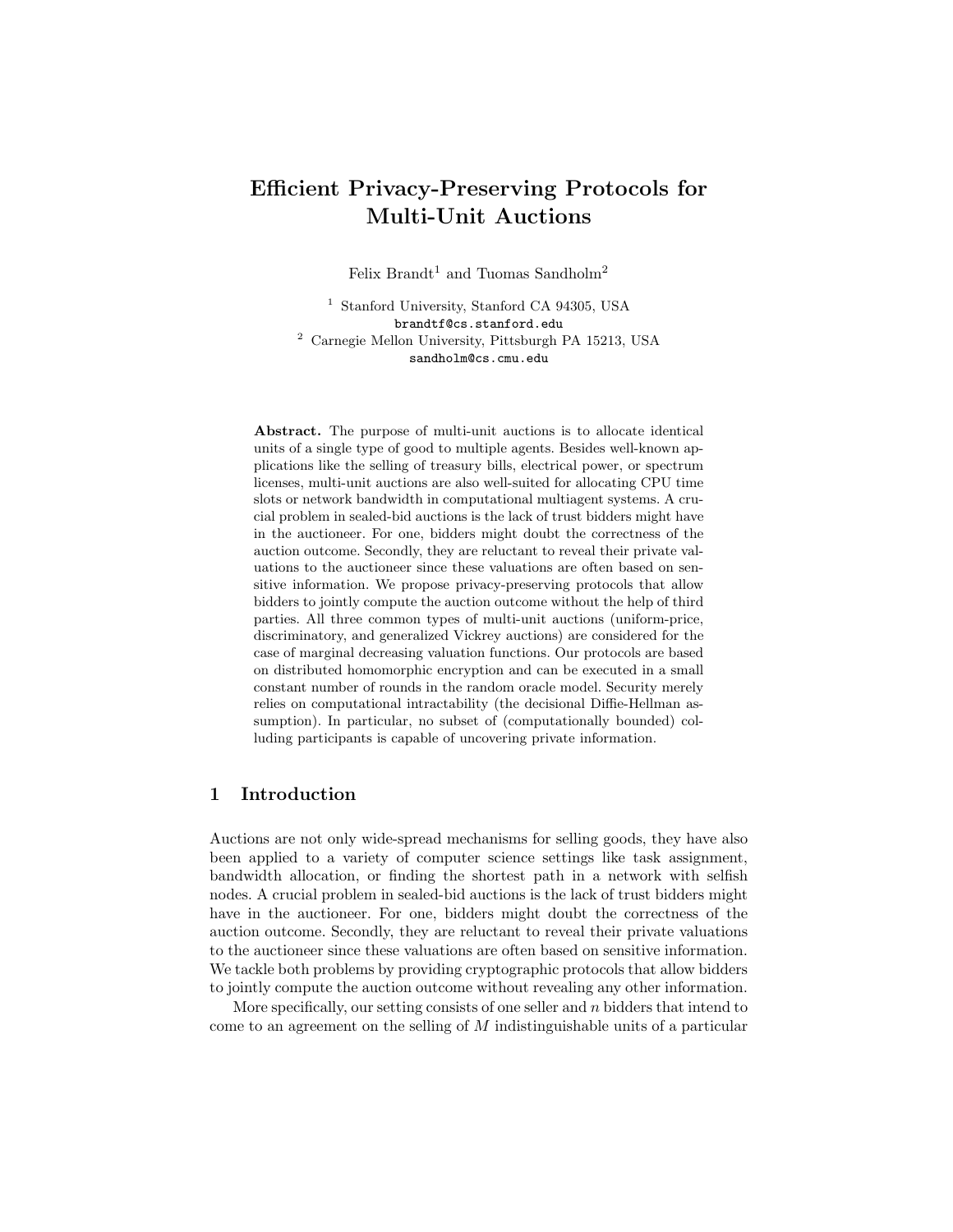type of good.<sup>3</sup> Each bidder submits a vector of M sealed bids  $(b_1^i, b_2^i, \ldots, b_M^i)$ to the auctioneer, expressing how much he is willing to pay for each additional unit. In other words,  $\sum_{j=1}^m b_j^i$  is the amount bidder i is willing to pay for m units. A common assumption that we also make is that bidders have marginal decreasing valuations, i.e.,  $b_1^i \geq b_2^i \geq \cdots \geq b_M^i$ . This is justified by the fact that bidders usually want to pay less for each additional unit the more units they already have.<sup>4</sup> The auctioneer then clears the auction by allocating units to the bidders that value them most. Let  $W$  be the set of winning bids, *i.e.*, the set containing the M highest bids. Clearly, if bidder i submitted  $m<sup>i</sup>$  bids that belong to  $W$ , any economically efficient auction should allocate  $m<sup>i</sup>$  units to bidder i. There are three common ways of pricing units that are sold in multi-unit auctions: uniform-price, discriminatory, and generalized Vickrey (see e.g., [Kri $02$ ] or [Kle $99$ ]).

- Uniform-Price Auction
- All bidders pay the same price per unit, given by the  $(M+1)$ st-highest bid. – Discriminatory Auction
- The discriminatory auction is the natural extension of the  $1<sup>st</sup>$ -price sealedbid auction (for one unit) to the case of  $M$  units. Every bidder pays exactly what he bid for each particular unit he receives. In other words, if bidder  $i$ receives  $m^i$  units, he pays  $\sum_{j=1}^{m^i} b_j^i$ .
- Generalized Vickrey Auction
- The generalized Vickrey auction is an extension of the Vickrey (or  $2<sup>nd</sup>$ -price sealed-bid) auction. A bidder that receives  $m$  units pays the sum of the  $m$ highest losing bids submitted by other bidders, i.e., excluding his own losing bids. This auction format belongs to the praised family of VCG mechanisms [Vic61,Cla71,Gro73] and provides various desirable theoretical properties.

There is an ongoing debate in economic theory which auction format is most favorable. For example, the uniform-price auction is sometimes rejected because it suffers from an effect called *demand reduction* which states that bidders are better off reducing their bids for additional units. In contrast to both other auction types, the generalized Vickrey auction is economically efficient, i.e., the total welfare of all bidders is maximized in a strategic equilibrium, and *strategy-proof*, i.e., each bidder is best off bidding his true valuations no matter what other bidders do. On the other hand, the generalized Vickrey auction is vulnerable to strategic collusion and can result in outcomes that might be considered unfair. Summing up, it seems as if different application scenarios require different auction types. For example, the US government began to use uniform-price auctions to sell treasury bills in 1992, after a long tradition of discriminatory auctions. On the other hand, UK electricity generators switched from uniform-price to discriminatory auctions in 2000. A detailed discussion of the pros and cons of

<sup>&</sup>lt;sup>3</sup> All the presented protocols also work for procurement or so-called reverse auctions where there is one buyer and multiple sellers.

<sup>4</sup> However, this is not always the case. For instance, in a tire auction, a car owner might value the forth tire higher than the third.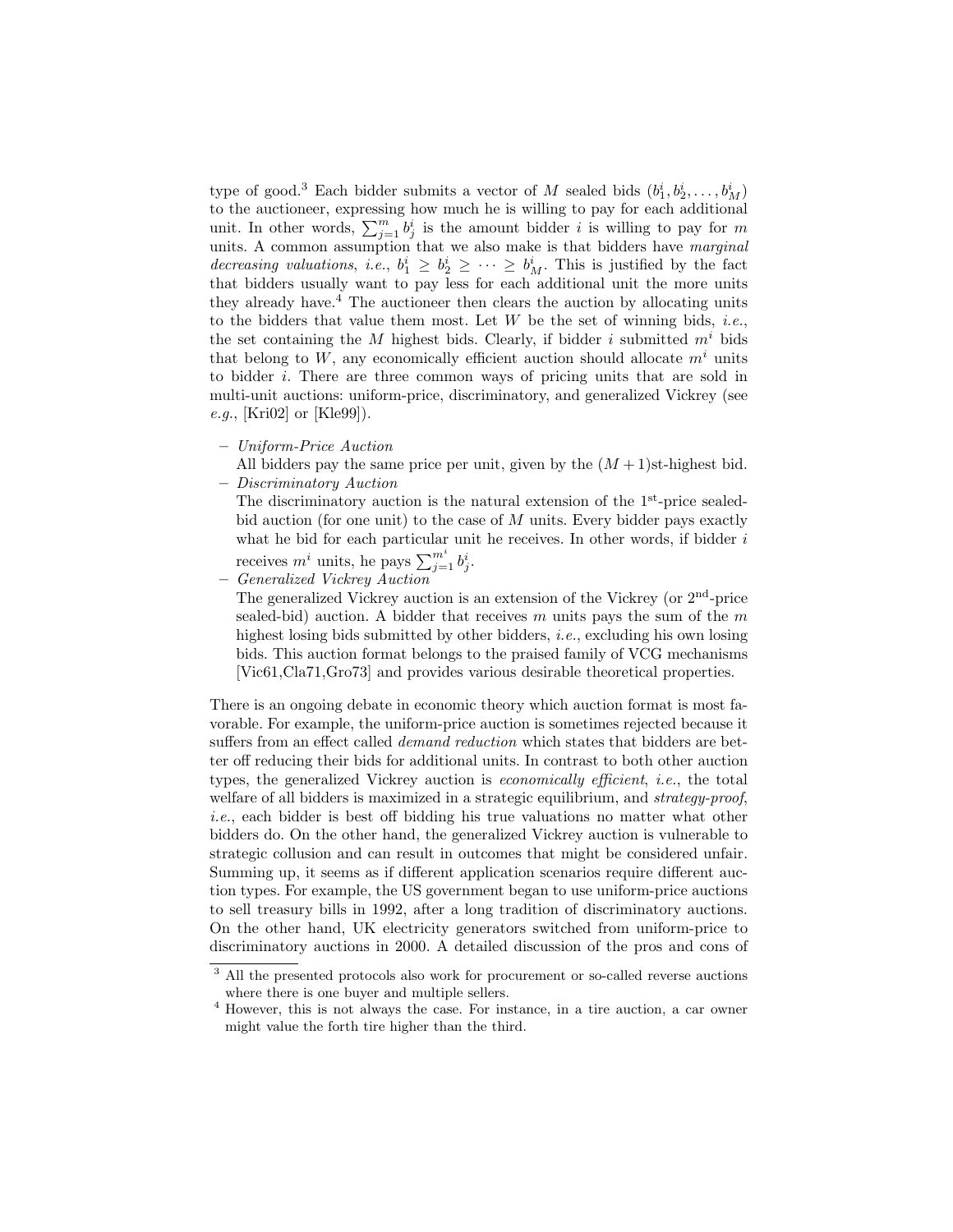multi-unit auctions is beyond the scope of this paper (see e.g., [Kri02] or [Kle99] for further information).

In this paper, we propose cryptographic protocols for all three common types of multi-unit auctions. These protocols allow bidders to "emulate" a virtual auctioneer, thus enabling privacy of bids without relying on third parties. The only information revealed in addition to the auction outcome is minor statistical data in the case of certain ties  $(e.q.,\,$  the number of tied bids). As round efficiency is usually considered to be the most important complexity measure in a distributed setting, the main goal when designing these protocols was to minimize the number of rounds required for executing the protocols. In fact, all our protocols only need a low constant number of rounds in the random oracle model. Communication and computation complexity, on the other hand, is linear in the number of different prices. Nevertheless, the proposed protocols should be practically feasible for moderately sized scenarios.

The remainder of this paper is structured as follows. In Section 2, we describe the general security model underlying this work. Recent related research on cryptographic auction protocols is reviewed in Section 3. In Section 4, we give a detailed description of the vector notation and order statistic subprotocol to be used in the multi-unit auction protocols presented in Section 5. Concrete implementation details regarding El Gamal encryption and efficient (honestverifier) zero-knowledge proofs are discussed in Section 6. The paper concludes with an overview of the obtained results in Section 7.

## 2 Security Model

Our primary goal is privacy that cannot be broken by any coalition of third parties or bidders. For this reason, we advocate a security model in which bidders themselves jointly compute the auction outcome so that any subset of bidders is incapable of revealing private information. Clearly, extensive interaction by bidders is undesirable in practice (but unavoidable given our objective). In order to minimize interaction, our secondary goal is to keep round complexity at a minimum  $(i.e., small constants)$ . The main drawbacks implied by our setting are low resilience and high computational and communication complexity. However, auctions that require such a high degree of privacy typically take place with few, well-known (i.e., non-anonymous) bidders, for instance when auctioning off spectrum licenses.

We consider cryptographic protocols for  $n$  bidders and one seller. Each bidder possesses a private input consisting of  $M$  bids. Agents engage in a multiparty protocol to jointly and securely compute the outcome function f. In our context, security consists of correctness  $(f$  is computed correctly) and full privacy (aka.  $(n-1)$ -privacy, *i.e.*, no subset of agents learns more information than what can be inferred from the outcome and the colluding agents' private inputs). When allowing premature protocol abort, any such function  $f$  can be computed securely and fairly when trapdoor permutations exist, and a designated agent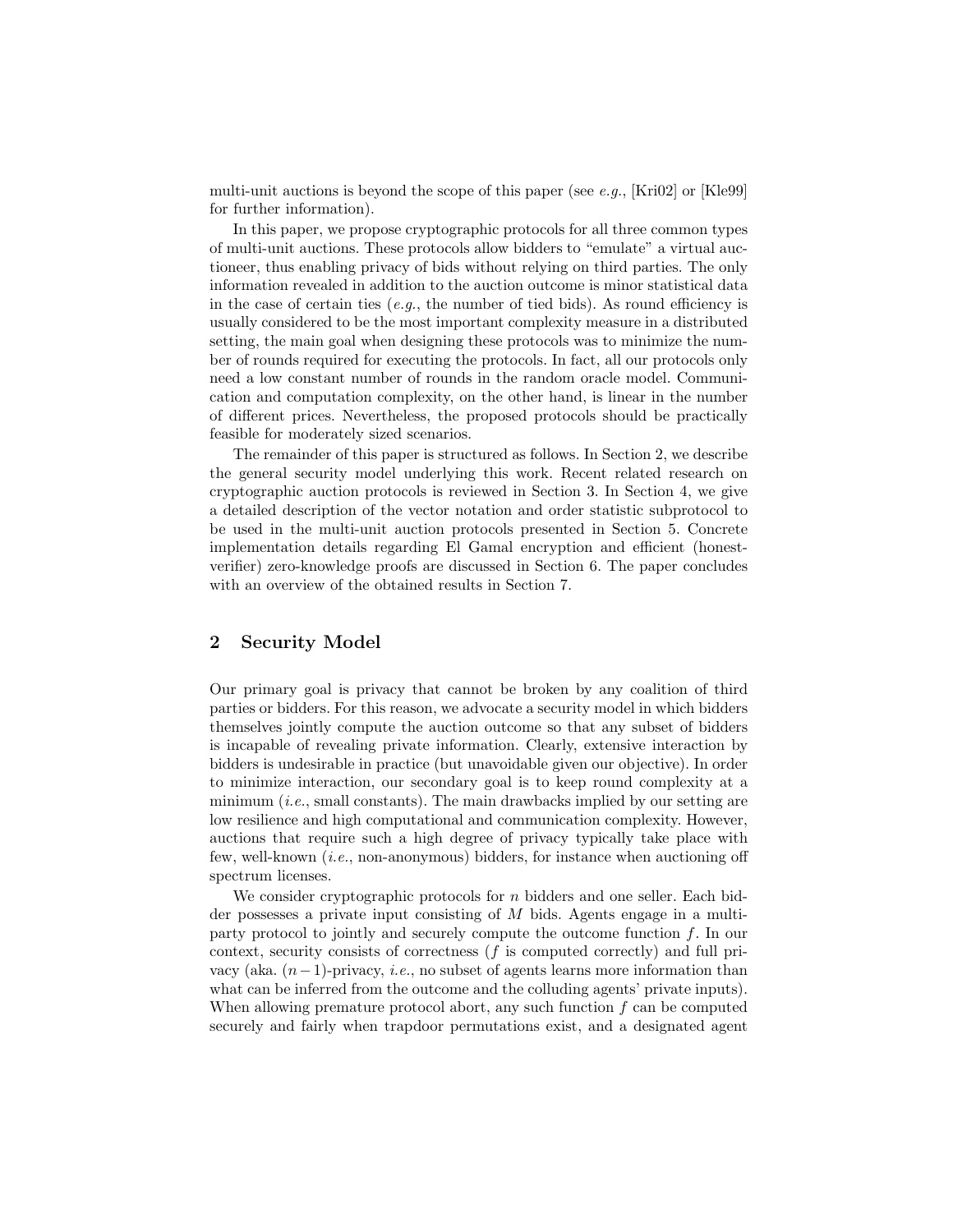does not quit or reveal information prematurely.<sup>5</sup> In the auction protocols presented in this paper, the seller will take the role of the designated agent. It is important to note that even when the seller quits or reveals information early, the worst thing that can happen is that an agent learns the outcome and quits the protocol before the remaining agents were able to learn the outcome.<sup>6</sup> Bid privacy is not affected by premature abort.

Whenever a malicious bidder disrupts the protocol by sending faulty messages or failing to prove the correctness of his behavior in zero-knowledge, this bidder will be removed, and the protocol will be restarted (termination is guaranteed after at most  $n-1$  iterations). We presume that the "public" is observing the protocol and therefore a malicious bidder can undoubtedly be identified, independently of how many remaining agents are trustworthy. As malicious bidders can easily be fined and they do not gain any information, there should be no incentive to disrupt the auction and we henceforth assume that a single protocol run suffices.

# 3 Related Work

Numerous cryptographic protocols for single-unit auctions have been proposed in the literature (e.g., [AS02,BS01,Bra03a,Di 00,JS02,Kik01,LAN02,NPS99]). We follow our previous approach [Bra03a] where bidders jointly compute the auction outcome without the help of trusted third parties.

There are few privacy-preserving protocols for the selling of more than just a single good. Suzuki et al [SY02,SY03] proposed protocols for general combinatorial auctions (see e.g., [CSS05]), where bidders can bid on arbitrary combinations of items for sale, based on a secure dynamic programming subprotocol. The problem of determining the winners in this type of auction is  $\mathcal{NP}$ -complete. Clearly, adding cryptographic overhead to winner determination results in protocols whose complexity is prohibitively large for most practical settings. Multiunit auctions, in which a specific number of identical units of a single item is sold, are an important, yet still intractable [SS01], subcase of combinatorial auctions. Instead of bidding on every conceivable combination of items, bidders simply specify their willingness to pay for any number of units. In contrast to general combinatorial auctions, multi-unit auctions are already widely used, e.g., for selling treasury bills or electrical power. Suzuki et al formulate the winner determination problem in multi-unit auctions as a dynamic programming optimization problem, thus enabling their secure dynamic programming protocol to compute the optimal allocation of units [SY02,SY03]. However, when making the reasonable assumption that bidders' valuations are marginal decreasing in the number of units, *i.e.*, the  $(m + 1)$ th unit a bidder receives is never more

<sup>5</sup> This useful restriction to circumvent fairness problems was also used in our previous work (e.g., [Bra03b,Bra03a]). Independently, the security of such a model was generally analyzed by Goldwasser et al [GL02].

<sup>&</sup>lt;sup>6</sup> Another common way to obtain fairness without a trusted majority is the gradual release of secrets (e.g., [Yao86,GL90].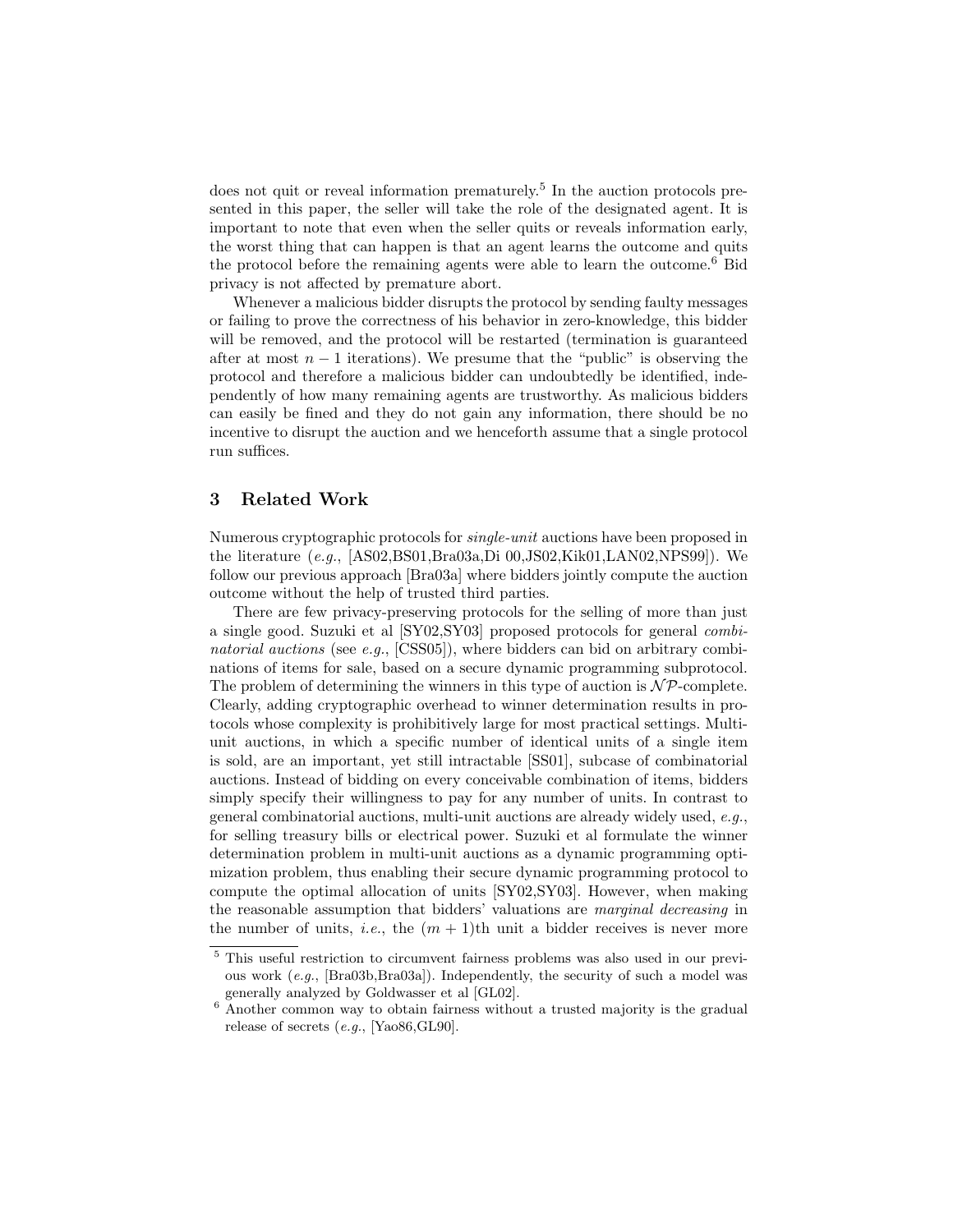valuable to him than the mth unit, computing the optimal allocation of units becomes tractable [Ten00], thus making computationally demanding techniques like dynamic programming unnecessary. To the best of our knowledge, cryptographic protocols for multi-unit auctions with marginal decreasing valuations have only been presented for the considerably simple subcase where each bidder only demands a single unit [AS02,Bra03a,Kik01].<sup>7</sup>

Parallel to our work on fully private auction and social choice protocols (e.g., [Bra02,Bra03b,BS04b,BS04a]), there is an independent, yet quite similar, stream of research on self-tallying elections [KY02,KY03,Gro04]. In both settings, agents jointly determine the outcome of a social choice function without relying on trusted third parties. What we call "full privacy" is termed "perfect ballot secrecy" in Kiayias et al's work. Similarly, the terms "self-tallying" and "dispute-free" [KY02] can be translated to "bidder-resolved" and "weakly robust" [Bra02], respectively. In order to achieve fairness, both approaches assume a weakly trustworthy party (a "dummy voter" and the auction seller, respectively). Besides these similarities, Kiayias et al's approach mainly differs in the emphasis of non-interactiveness (once the random-generating preprocessing phase is finished) while computing rather simple outcome functions  $(e.g., the)$ sum of input values).

# 4 Building Blocks

Distributed homomorphic encryption allows agents to efficiently add secret values without extensive interaction. For this reason, our protocols only require the computation of linear combinations of secret inputs values (which can be solely based on addition) and multiplications with jointly created random numbers (for which we propose an efficient sub-protocol in Section 6.1). When computing on vectors of secrets, the computation of linear combinations enables the addition (and subtraction) of secret vectors, and the multiplication of vectors with predefined known matrices. Furthermore, the vector representation allows for efficient zero-knowledge proofs of correctness.

#### 4.1 Vector Representation

Let **p** be a vector of k possible prices (or valuations),  $p = (p_1, p_2, \ldots, p_k)$ , and bid  $\in \{1, 2, ..., k\}$  a bid. The bid vector **b** of this bid is defined so that component  $b_{bid} = 1$  (the bidder bids  $p_{bid}$ ) and all other components are 0. This representation allows efficient proofs of the vector's correctness by showing  $\forall j \in \{1, 2, \ldots, k\} : b_j \in \{0, 1\} \text{ and } \sum_{j=1}^k b_j = 1 \text{ (see Section 6 for details). Yet,}$ the main advantage of the vector representation is the possibility to efficiently perform certain computations. For example, the "integrated" bid vector  $b'$  (a

<sup>&</sup>lt;sup>7</sup> In this so-called *unit demand* case, the uniform-price and the generalized Vickrey auction collapse to the same auction type: the  $(M + 1)$ st-price auction.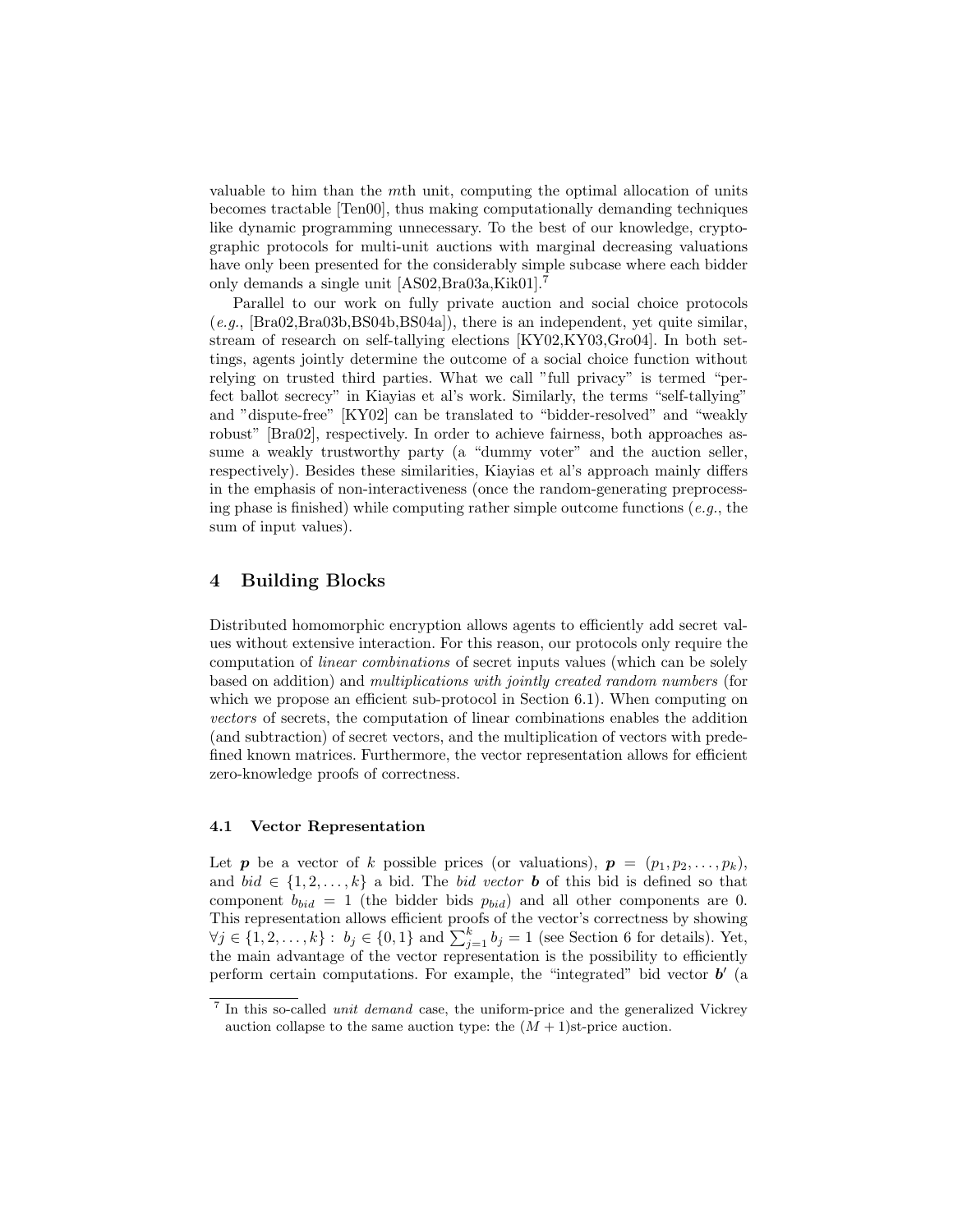notion introduced in [AS02]) can be derived by multiplying the bid vector with the  $k \times k$  lower triangular matrix L.<sup>8</sup>

$$
\boldsymbol{b} = \begin{pmatrix} b_k \\ \vdots \\ b_{bid-1} \\ b_{bid+1} \\ \vdots \\ b_1 \end{pmatrix} = \begin{pmatrix} 0 \\ \vdots \\ 0 \\ 1 \\ \vdots \\ 0 \end{pmatrix}, \qquad \boldsymbol{b}' = \mathsf{L}\,\boldsymbol{b} = \begin{pmatrix} 0 \\ \vdots \\ 0 \\ 1 \\ 1 \\ \vdots \\ 1 \end{pmatrix} \text{ where } \mathsf{L} = \begin{pmatrix} 1 & 0 & \cdots & 0 \\ \vdots & \ddots & \ddots & \vdots \\ \vdots & \ddots & \ddots & \vdots \\ 1 & \cdots & \cdots & 1 \end{pmatrix}
$$

The price we pay for round-efficiency enabled by this unary representation is communication and computation complexity that is linear in the number of different prices  $k$ . On the other hand, the unary notation allows us to easily adapt the given protocols to emulate *iterative* (*e.g.*, ascending-price or descendingprice) auctions (see e.g., Chapter 2 of [CSS05]) in which bidders gradually express their unit demand for sequences of prices. In fact, there are common iterative equivalences for each of the three sealed-bid auction mechanisms considered in this paper: the multi-unit English auction (uniform-price), the multi-unit Dutch auction (discriminatory), and the Ausubel auction (generalized Vickrey). Iterative auctions are sometimes preferred over sealed-bid auctions because bidders are not required to exhaustively determine their valuations and because they can lead to higher revenue if valuations are interdependent.

#### 4.2 Order Statistic Subprotocol

The most essential building block of our auction protocols is a subprotocol that determines the mth order statistic, *i.e.*, the mth highest bid, in a given vector of N bids. Some  $k \times k$  matrices that we will use in addition to L are the upper triangular matrix U, the identity matrix I, and random multiplication matrices  $R^*$ . Furthermore, we will utilize the k-dimensional unit vector  $e$ .

$$
U = \begin{pmatrix} 1 & \cdots & \cdots & 1 \\ 0 & \ddots & & \vdots \\ \vdots & \ddots & \ddots & \vdots \\ 0 & \cdots & 0 & 1 \end{pmatrix}, \quad I = \begin{pmatrix} 1 & 0 & \cdots & 0 \\ 0 & 1 & \ddots & \vdots \\ \vdots & \ddots & \ddots & 0 \\ 0 & \cdots & 0 & 1 \end{pmatrix}, \quad R^* = \begin{pmatrix} * & 0 & \cdots & 0 \\ 0 & * & \ddots & \vdots \\ \vdots & \ddots & \ddots & 0 \\ 0 & \cdots & 0 & * \end{pmatrix}, \quad e = \begin{pmatrix} 1 \\ \vdots \\ 1 \end{pmatrix}
$$

The components on the diagonal of  $\mathsf{R}^*$  are random numbers unknown to the agents. They are jointly created using a special sub-protocol. Multiplication with R<sup>\*</sup> turns all vector components that are not zero into meaningless random numbers. For this reason, it is usually a final masking step in our protocols.

<sup>8</sup> Please note that matrices are only used to facilitate the presentation. The special structure of all used matrices allows us to compute matrix-vector multiplications in  $\mathcal{O}(k)$  steps.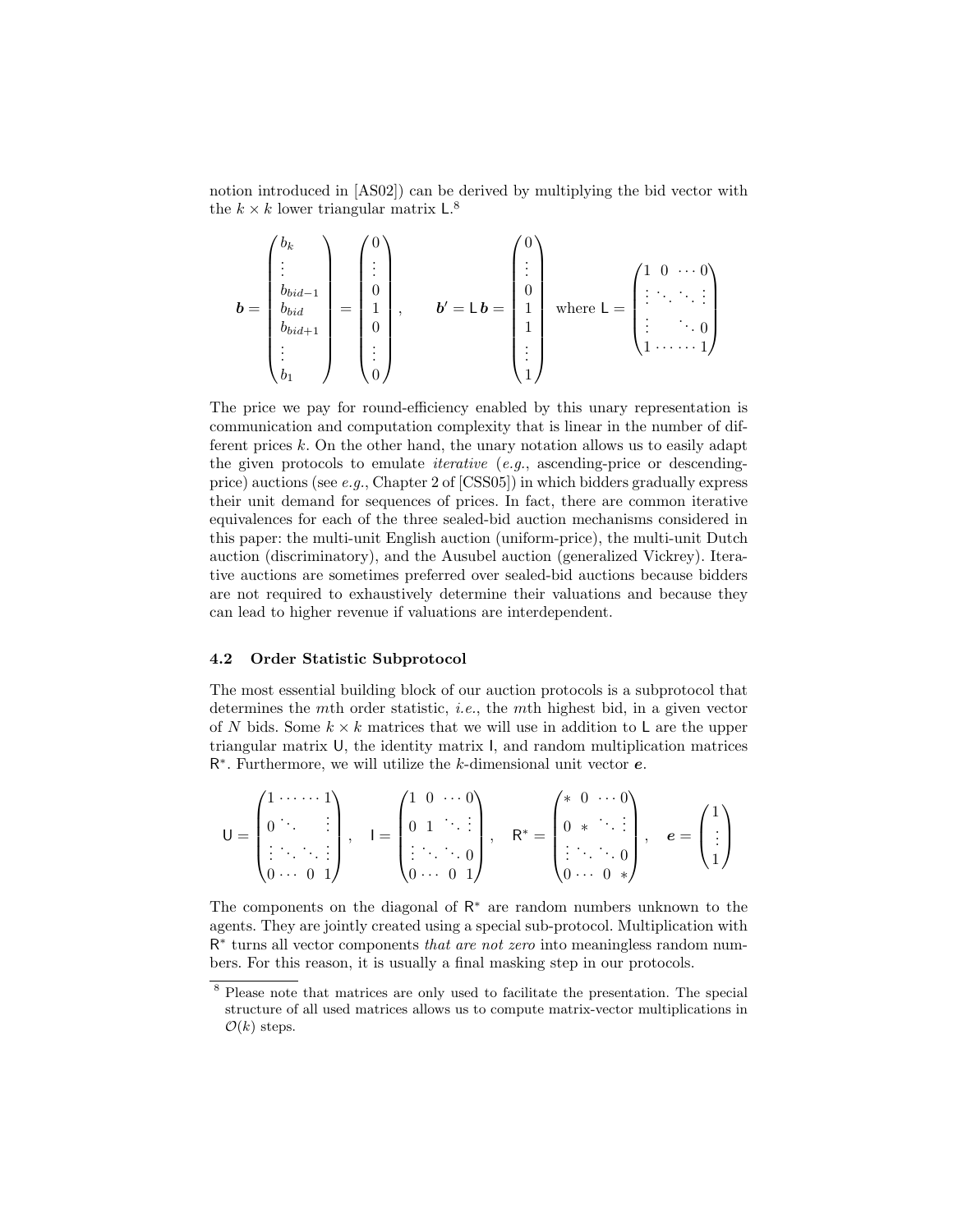Our approach to detect the mth-highest bid requires special techniques if there is a tie at the mth-highest bid. Information that is revealed in case of a tie is the number of tied bids  $(t)$  and the number of bids that are greater than the mth-highest bid  $(u)$ . Let us for now assume that there is always a *single mth*highest bid ( $t = 1$  and  $u = m - 1$ ). When given vector **B** where each component of  $\bf{B}$  denotes the number of bids at the corresponding price (see Example 1), we will specify how to compute a vector that merely reveals the *mth*-highest bid.

$$
\boldsymbol{stat}_{1,m-1}^m(\boldsymbol{B}) = \left( (2\mathsf{L} - \mathsf{I})\boldsymbol{B} - (2m-1)\boldsymbol{e} \right) \mathsf{R}^*
$$

yields a vector in which the component denoting the mth-highest bid is zero. All other components are random values.

Example 1. Let the vector of possible prices be  $p = (10, 20, 30, 40, 50, 60)$  and consider the computation of the second highest bid  $(m = 2)$  in a vector that represents bids 20 and 50:

$$
\boldsymbol{B} = \begin{pmatrix} 0 \\ 1 \\ 0 \\ 0 \\ 1 \\ 0 \end{pmatrix}
$$

All computations take place in the finite field  $\mathbb{Z}_{11}$ . Asterisks denote arbitrary random numbers that have no meaning to bidders.

$$
\boldsymbol{stat}_{1,1}^{2}(\boldsymbol{B}) = \begin{pmatrix} \begin{pmatrix} 1 & 0 & 0 & 0 & 0 & 0 \\ 2 & 1 & 0 & 0 & 0 & 0 \\ 2 & 2 & 1 & 0 & 0 & 0 \\ 2 & 2 & 2 & 2 & 1 & 0 \\ 2 & 2 & 2 & 2 & 1 \end{pmatrix} \begin{pmatrix} 0 \\ 1 \\ 0 \\ 0 \\ 1 \end{pmatrix} - \begin{pmatrix} 3 \\ 3 \\ 3 \\ 3 \\ 3 \end{pmatrix} \end{pmatrix} \boldsymbol{R}^{*} = \begin{pmatrix} \begin{pmatrix} 0 \\ 1 \\ 2 \\ 2 \\ 3 \\ 4 \end{pmatrix} - \begin{pmatrix} 3 \\ 3 \\ 3 \\ 3 \\ 3 \end{pmatrix} \boldsymbol{R}^{*} = \begin{pmatrix} 8 \\ 9 \\ 10 \\ 10 \\ 0 \\ 1 \end{pmatrix} \boldsymbol{R}^{*} = \begin{pmatrix} * \\ * \\ * \\ * \\ * \\ * \end{pmatrix}
$$

The resulting vector  $\text{stat}_{1,1}^2(B)$  indicates that the second highest bid is 20.  $\triangle$ 

When two or more bids qualify as the mth-highest bid (because they are equal), the technique described above does not work  $(\textit{stat}_{1,m-1}^m(\textbf{B})$  contains no zeros). For this reason, we compute additional vectors that yield the correct outcome in the case of such a tie. The following method marks the mth-highest bid while not revealing any information about other ties. Subtracting te from input vector  $\bm{B}$  yields a vector that contains zeros if there is a tie of t bids (1 <  $t \leq N$  where N is the number of bids). As we are only interested in ties involving the mth-highest bid, other ties are masked by adding  $(N + 1)$  (L  $\mathbf{B} - (t + u)\mathbf{e}$ ) where  $u \in \{\max(0, m-t), \ldots, \min(m-1, N-t)\}\$  for each t. The resulting vector contains a zero when  $t$  bids are equal and there are  $u$  bids higher than the tie. The preceding factor  $(N + 1)$  is large enough to ensure that both addends do not add up to zero. Finally, in the case of a tie, the mth-highest bid can be determined by computing the following additional vectors.

$$
stat^{m}_{t,u}(B) = \left(B - te + (N+1) (LB - (t+u)e)\right) R^*
$$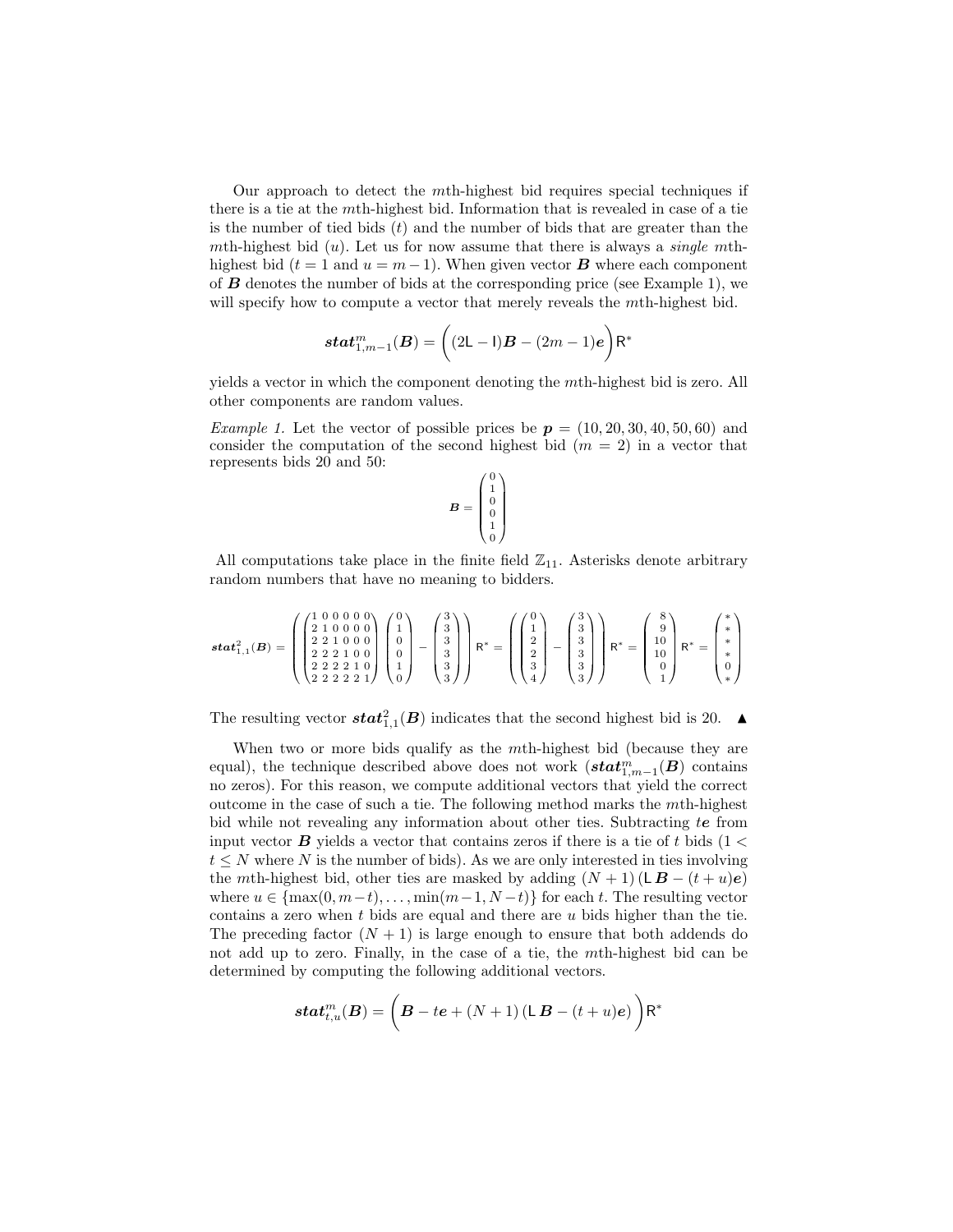*Example 2.* Suppose that two bids are 50 and two are 20 ( $m = 2$ , computation takes place in  $\mathbb{Z}_{11}$  and  $\boldsymbol{p} = (10, 20, 30, 40, 50, 60)$ :

$$
\boldsymbol{B} = \begin{pmatrix} 0 \\ 2 \\ 0 \\ 0 \\ 2 \\ 0 \end{pmatrix}
$$

<sup>1</sup>

 $\textbf{stat}_{1,1}^2(\textbf{B})$  yields no information due to the tie at price 50. The first two  $(t =$  $2, u \in \{0, 1\}$  additional order statistic vectors look like this:

$$
stat_{2,0}^{2}(B) = \begin{pmatrix} 0 \\ 2 \\ 0 \\ 2 \\ 0 \end{pmatrix} - \begin{pmatrix} 2 \\ 2 \\ 2 \\ 2 \\ 2 \end{pmatrix} + 5 \begin{pmatrix} 0 \\ 2 \\ 2 \\ 4 \\ 4 \end{pmatrix} - \begin{pmatrix} 2 \\ 2 \\ 2 \\ 2 \\ 2 \end{pmatrix} \begin{pmatrix} 2 \\ 2 \\ 2 \\ 2 \\ 2 \end{pmatrix} \begin{pmatrix} 2 \\ 2 \\ 2 \\ 2 \\ 2 \end{pmatrix} \begin{pmatrix} 2 \\ 2 \\ 2 \\ 2 \\ 2 \end{pmatrix} B^* = \begin{pmatrix} 10 \\ 0 \\ 0 \\ 0 \\ 8 \\ 8 \end{pmatrix} R^* = \begin{pmatrix} * \\ 0 \\ * \\ * \\ * \end{pmatrix}
$$

$$
stat_{2,1}^{2}(B) = \begin{pmatrix} 0 \\ 2 \\ 0 \\ 2 \\ 0 \end{pmatrix} - \begin{pmatrix} 2 \\ 2 \\ 2 \\ 2 \\ 2 \end{pmatrix} + 5 \begin{pmatrix} 0 \\ 2 \\ 2 \\ 4 \\ 4 \end{pmatrix} - \begin{pmatrix} 3 \\ 3 \\ 3 \\ 3 \\ 3 \end{pmatrix} \begin{pmatrix} 3 \\ 2 \\ 3 \\ 3 \\ 3 \end{pmatrix} B^* = \begin{pmatrix} 5 \\ 6 \\ 4 \\ 5 \\ 3 \\ 3 \end{pmatrix} R^* = \begin{pmatrix} * \\ * \\ * \\ * \\ * \end{pmatrix}
$$

For  $t > 2$  the first difference contains no zeros, leading to random vectors. The  $m$ th-highest bid is indicated in vector  $\textit{stat}_{2,0}^2(B)$  (revealing that the two highest bids are equal).

Concluding, in order to obtain the  $m$ th order statistic of  $N$  bids, agents jointly compute function  $\textbf{stat}_{t,u}^m(B)$  where  $t = \{1, 2, ..., N\}$  and  $u \in \{\max(0, m - \mathbb{I}\})$  $t, \ldots, \min(m-1, N-t)$  for each t. Thus, a total amount of  $m(N-m)$  vectors of size k needs to be computed.

## 5 Multi-Unit Auction Protocols

In this section, we present methods to compute the outcome of three common multi-unit auction types based on the vector notation and the order statistic subprotocol proposed in the previous section.

Before determining the auction outcome, bidders have to prove that their bids are marginal decreasing, *i.e.*,  $b_m^i \geq b_{m+1}^i$  for each  $m < M$ . This can be achieved by computing

$$
\boldsymbol{dec_m^i} = \left(\mathsf{L}\, \boldsymbol{b}_m^i + \left(\mathsf{U} - \mathsf{I}\right) \boldsymbol{b}_{m+1}^i\right)\mathsf{R}^i
$$

where  $\mathsf{R}^i$  is a random matrix chosen by bidder i and  $\mathbf{b}_m^i$  is bidder i's bid vector for the *m*th unit. Each  $dec_m^i$  is jointly decrypted. If any component equals zero, bidder i submitted malformed, i.e., increasing, bids. There is no  $R_i$  bidder i could use to hide the fact that one of the components is zero.

As noted in Section 1, the three auction formats only differ in the pricing of units. The number of units each bidder receives is identical in all three auction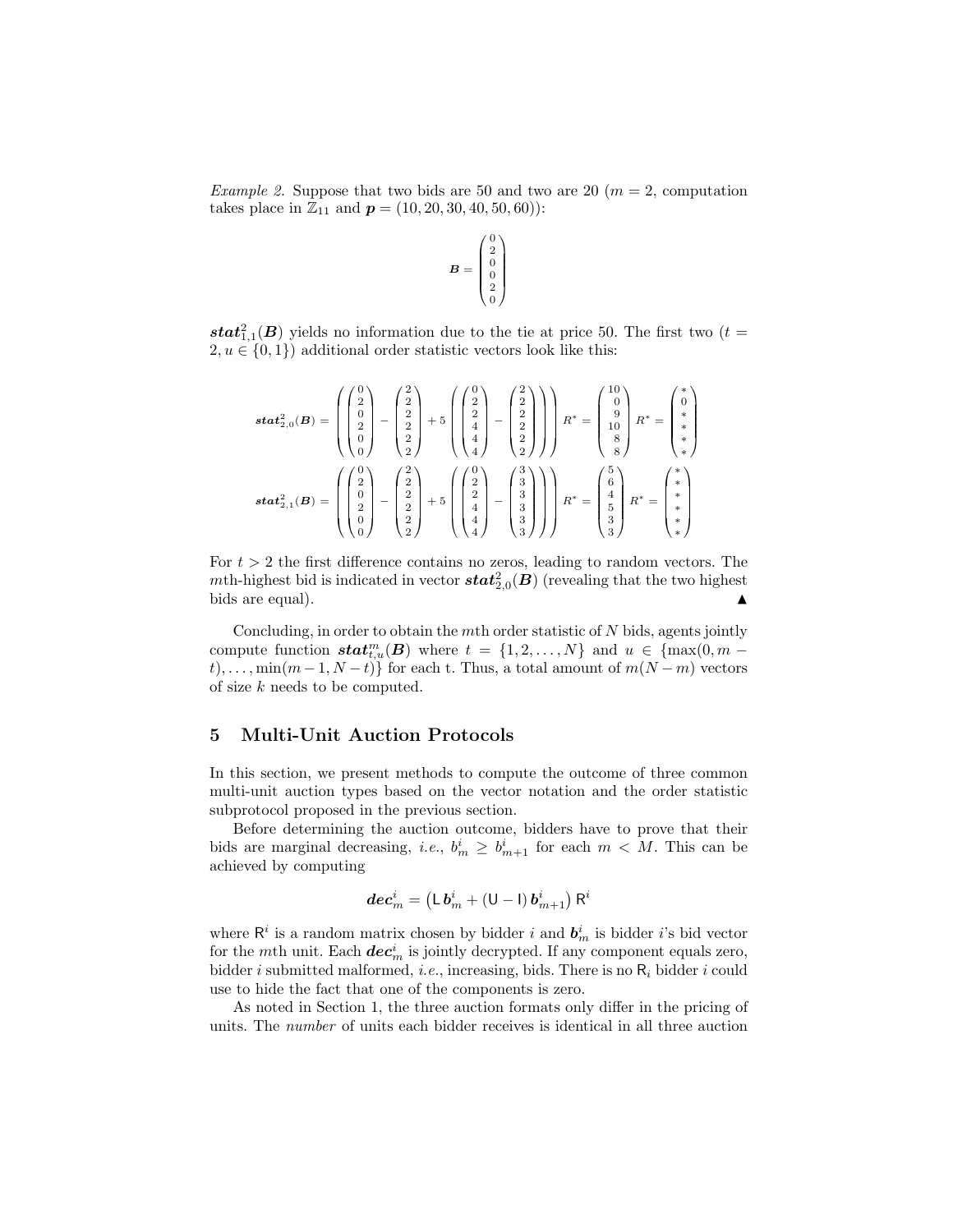types. The number of units  $m<sup>i</sup>$  that bidder *i* receives can be determined by computing a vector where the component denoting the Mth-highest bid is zero and then adding all integrated bid vectors of bidder i. This yields a vector whose components are random except for the single component containing the number of units bidder *i* receives. In order to squeeze all  $m^i$  in the same vector  $\boldsymbol{alloc}_{t,u}$ , we represent the allocation of units as a base- $(M + 1)$  number.<sup>9</sup> Furthermore, bidders jointly compute vector  $pos_{t,u}$  which simply indicates the position of the Mth-highest bid so that bidders know at which position they find the allocation of units in vector  $alloc_{t,u}$ .

$$
\begin{aligned}{{\boldsymbol{pos}}_{t,u}}&=\boldsymbol{stat}_{t,u}^M\left(\sum_{i=1}^{n}\sum_{m=1}^{M}{{\boldsymbol{b}}_{m}^{i}}\right)\\ \boldsymbol{alloc}_{t,u}&=\boldsymbol{stat}_{t,u}^M\left(\sum_{i=1}^{n}\sum_{m=1}^{M}{{\boldsymbol{b}}_{m}^{i}}\right)+\mathsf{L}\sum_{i=1}^{n}\left((M+1)^{i-1}\sum_{m=1}^{M}{{\boldsymbol{b}}_{m}^{i}}\right)\end{aligned}
$$

Due to certain ties, it is possible that bidders qualify for more units than there are units available. This is the case when there is a tie involving the Mth-highest and the  $(M + 1)$ st-highest bid  $(t > 1$  and  $t + u > M)$ . Computing additional vectors that reveal the number of bids each bidder is contributing to the tie allow both bidders and the seller to apply fair  $(e,q)$ , randomized) methods to select how many units each tied bidder receives.

$$
\boldsymbol{surplus}_{t,u} = \boldsymbol{stat}_{t,u}^M\left(\sum_{i=1}^n\sum_{m=1}^M \boldsymbol{b}_m^i\right) + \sum_{i=1}^n \left((M+1)^{i-1}\sum_{m=1}^M \boldsymbol{b}_m^i\right)
$$

By computing the above three vectors, bidders are able to determine  $m^i$  for each bidder. In the following sections, we show how bidders can privately compute unit prices given by three common multi-unit auction types.

#### 5.1 Uniform-Price Auction

In the uniform-price auction, all bidders pay the same price per unit, given by the  $(M + 1)$ st-highest bid which can be straightforwardly computed using the order statistic subprotocol.<sup>10</sup>

$$
\bm{price}_{t,u} = \bm{stat}_{t,u}^{M+1}\left(\sum_{i=1}^{n}\sum_{m=1}^{M}b_m^i\right)
$$

<sup>&</sup>lt;sup>9</sup> There are certainly more compact representations, but when assuming that  $(M+1)^n$ is less than the size of the underlying finite field, a radix representation has the advantage of being efficiently computable.

<sup>&</sup>lt;sup>10</sup> In order to hide the Mth-highest bid, vectors  $pos_{t,u}$ , alloc<sub>t,u</sub>, and surplus<sub>t,u</sub> can also be computed based on the  $(M+1)$ st-highest bid by appropriately shifting down the second addends in **alloc**<sub>t,u</sub> and **surplus**<sub>t,u</sub>.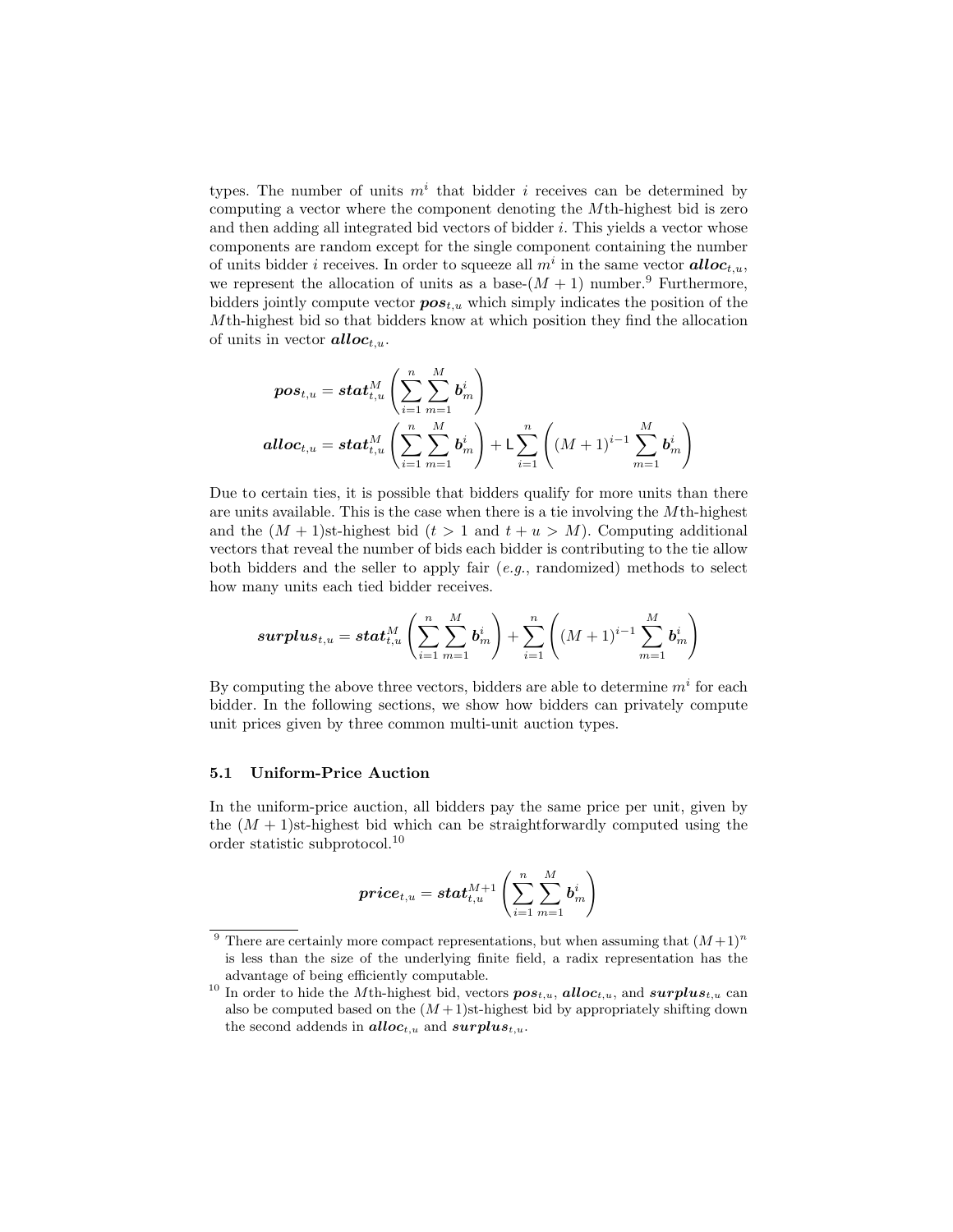#### 5.2 Discriminatory Auction

In the discriminatory auction bidders pay exactly the sum of amounts they specified in each winning bid. Once,  $m<sup>i</sup>$  is determined, the price bidder i has to pay can be revealed by computing  $price^i$  as defined below (please note that this is not a vector).

$$
price^i = \sum_{m=1}^{m^i}\sum_{j=1}^{k} j \cdot b^i_{m,j}
$$

It is advisable to compute  $price^i$  so that only bidder i and the seller get to know it. Other bidders do not need to be informed about the total price bidder  $i$  has to pay.

#### 5.3 Generalized Vickrey Auction

The generalized Vickrey auction has the most complex pricing scheme of the auction types we consider. A bidder that receives  $m<sup>i</sup>$  units pays the sum of the  $m<sup>i</sup>$  highest losing bids submitted by other bidders, *i.e.*, excluding his own losing bids. Unfortunately, this sophisticated pricing scheme also leads to a higher degree of complexity needed to privately compute Vickrey prices based on our vector representation. The unit prices bidder  $i$  has to pay can be determined by invoking the order statistic subprotocol  $m<sup>i</sup>$  times. In contrast to the discriminatory auction protocol proposed in the previous section, all unit prices have to be computed separately instead of just computing the total price each bidder has to pay. Vector

$$
\bm{price}_{m,t,u}^i = \bm{stat}_{t,u}^m\left(\sum_{h=1,h\neq i}^{n}\ \sum_{\ell=m^h+1}^{M}\bm{b}_{\ell}^{h}\right)
$$

indicates the price of the mth unit bidder i receives  $(m = \{1, 2, \ldots, m^i\})$ . Obviously, heavy use of the order statistic protocol results in more information to be revealed in the case of ties. As in the discriminatory auction protocol, unit prices should only be revealed to the seller and corresponding bidders.

# 6 Implementation Using El Gamal Encryption

Any homomorphic encryption scheme that besides the, say, additive homomorphic operation allows efficient multiplication of encrypted values with a jointly generated random number can be used to implement the auction schemes described in the previous sections. It turns out that El Gamal encryption [El 85], even though it is multiplicative, is quite suitable because

- agents can easily create distributed keys, and
- encrypted values can be exponentiated with a shared random number in a single round.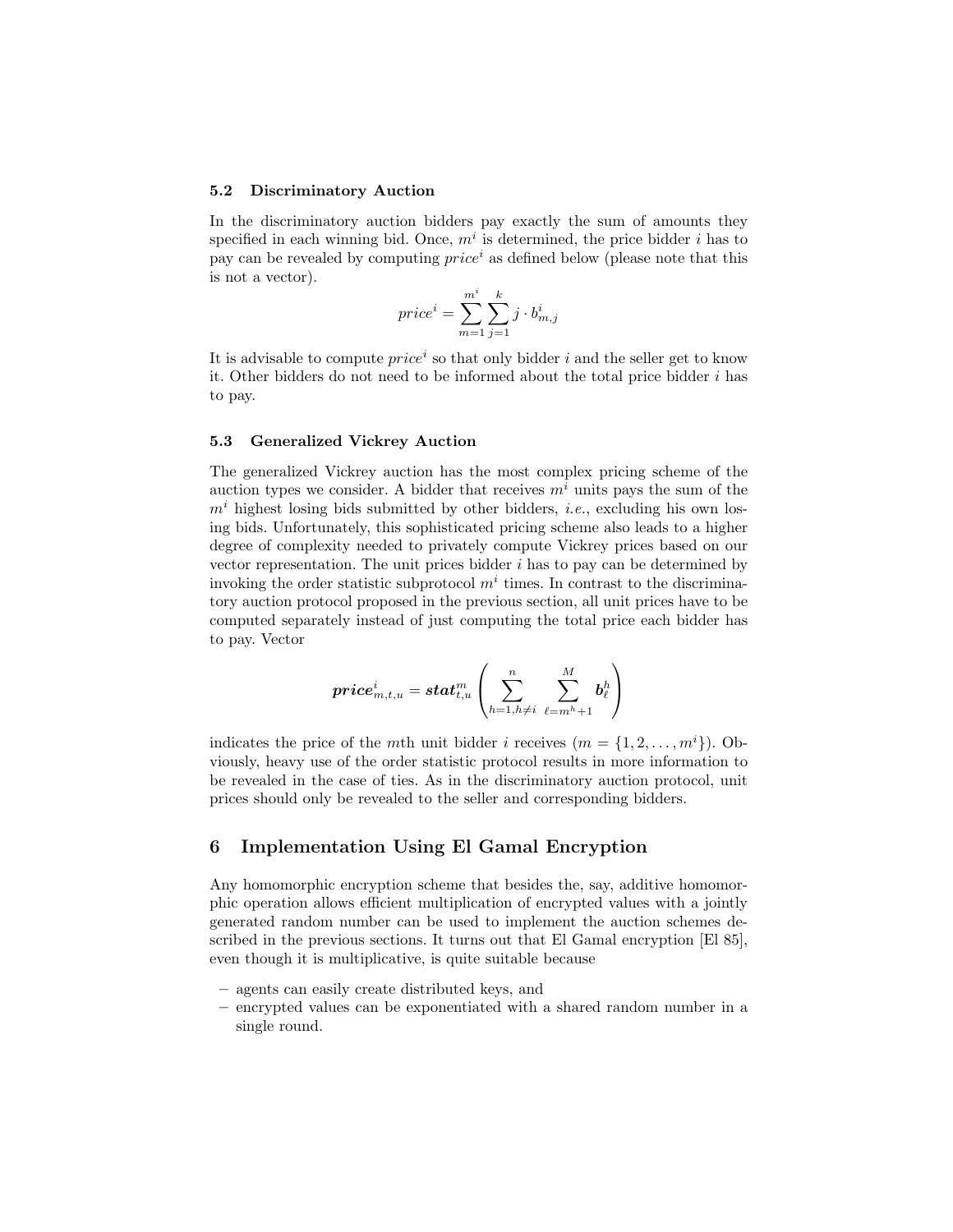As El Gamal cipher is a multiplicative homomorphic encryption scheme, the entire computation as described in the previous sections will be executed in the exponent of a generator. In other words, a random exponentiation implements the random multiplication of the additive notation. As a consequence, the mthhighest bid is marked by ones instead of zeros in the order statistic protocol.

### 6.1 El Gamal Encryption

El Gamal cipher [El 85] is a probabilistic and homomorphic public-key crypto system. Let p and q be large primes so that q divides  $p-1$ .  $\mathbb{G}_q$  denotes  $\mathbb{Z}_p^*$ 's unique multiplicative subgroup of order  $q$ .<sup>11</sup> As argued in Footnote 9, q should be greater than  $(M + 1)^n$ . All computations in the remainder of this paper are modulo p unless otherwise noted. The private key is  $x \in \mathbb{Z}_q$ , the public key  $y = g^x$  ( $g \in \mathbb{G}_q$  is an arbitrary, publicly known element). A message  $m \in \mathbb{G}_q$  is encrypted by computing the ciphertext tuple  $(\alpha, \beta) = (my^r, g^r)$  where r is an arbitrary random number in  $\mathbb{Z}_q$ , chosen by the encrypter. A message is *decrypted* by computing  $\frac{\alpha}{\beta^x} = \frac{my^r}{(g^r)^3}$  $\frac{my}{(g^r)^x} = m$ . El Gamal is homomorphic as the componentwise product of two ciphertexts  $(\alpha \alpha', \beta \beta') = (mm' y^{r+r'}, g^{r+r'})$  represents an encryption of the plaintexts' product  $mm'$ . It has been shown that El Gamal is semantically secure, *i.e.*, it is computationally infeasible to distinguish between the encryptions of any two given messages, if the decisional Diffie-Hellman problem is intractable [TY98].

We will now describe how to apply the El Gamal cryptosystem as a fully private multiparty computation scheme.<sup>12</sup> If a value represents an additive share, this is denoted by a " $+$ " in the index, whereas multiplicative shares are denoted by "×". Underlying zero-knowledge proofs will be presented in the next section.

- Distributed key generation: Each agent chooses  $x_{+i}$  at random and publishes  $y_{\times i} = g^{x_{+i}}$  along with a zero-knowledge proof of knowledge of  $y_{\times i}$ 's discrete logarithm. The public key is  $y = \prod_{i=1}^{n} y_{\times i}$ , the private key is  $x = \sum_{i=1}^{n} x_{+i}$ . Broadcast round complexity and exponentiation complexity of the key generation are  $\mathcal{O}(1)$ .
- Distributed decryption: Given an encrypted message  $(\alpha, \beta)$ , each agent publishes  $\beta_{\times i} = \beta^{x+i}$  and proves its correctness. The plaintext can be derived by computing  $\frac{\alpha}{\prod_{i=1}^n \beta_{\times i}}$ . Like key generation, the decryption can be performed in a constant number of rounds.
- **Random Exponentiation:** A given encrypted value  $(\alpha, \beta)$  can easily be raised to the power of an unknown random number  $E = \sum_{i=1}^{n} e_{+i}$  whose addends can be freely chosen by the agents if each bidder publishes  $(\alpha^{e+i}, \beta^{e+i})$  and proves the equality of logarithms. The product of published ciphertexts yields  $(\alpha^E, \beta^E)$  in a single step.

 $\overline{11}$  We will focus on multiplicative subgroups of finite fields here, although El Gamal can also be based on other groups such as elliptic curve groups.

 $^{12}$  Please note that this multiparty scheme is limited in the sense that it does not allow the computation of arbitrary functions.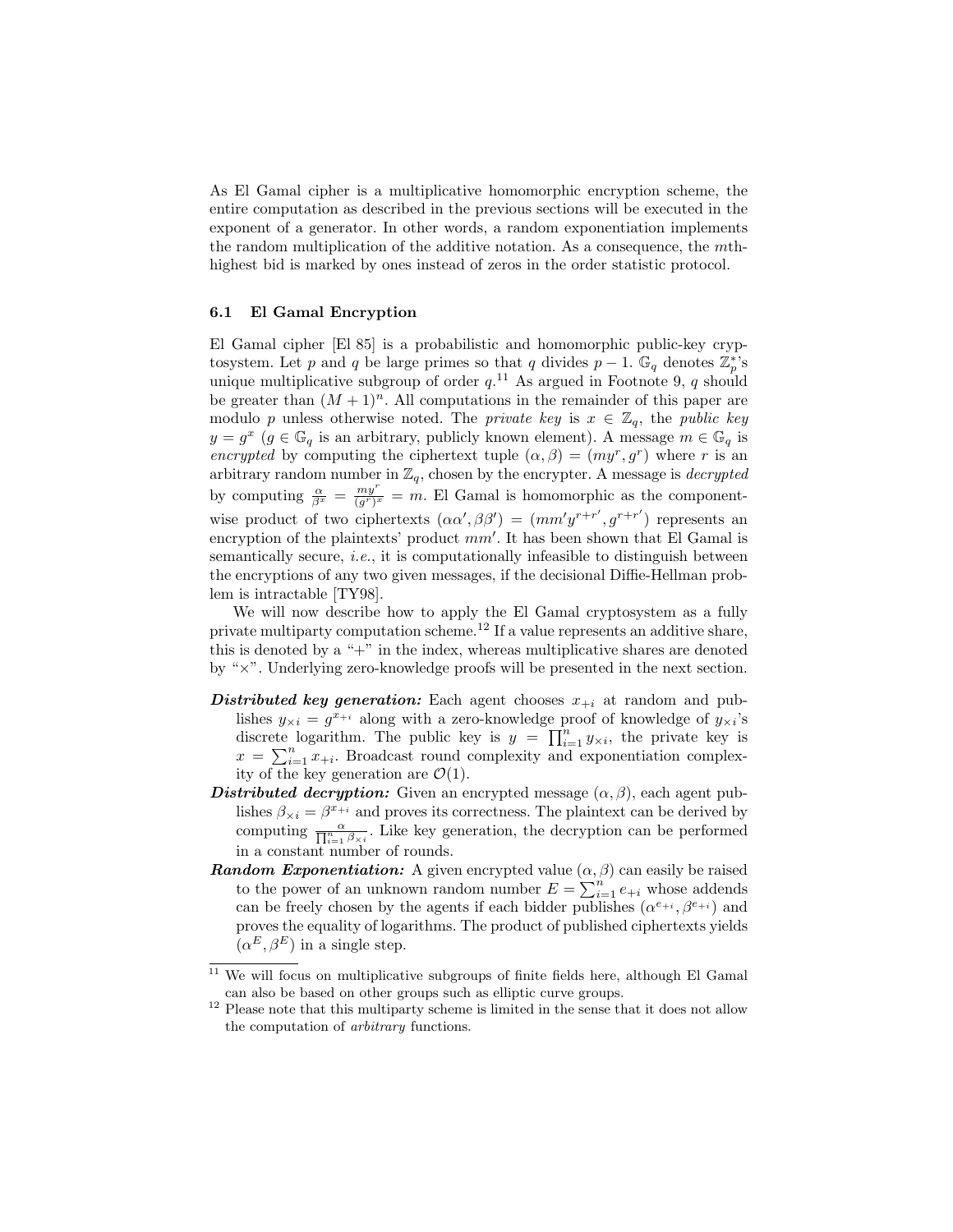#### 6.2 Zero-Knowledge Proofs

In order to obtain security against malicious or so-called active adversaries, bidders are required to prove the correctness of each protocol step. One of the objectives when designing the protocols presented in Section 5 was to enable *efficient* proofs of correctness for protocol steps. In fact, the proposed protocols can be proven correct by only using so-called  $\Sigma$ -protocols which just need three rounds of interaction [Dam02,CDS94]. Σ-protocols are not known to be zero-knowledge, but they satisfy the weaker property of honest-verifier zero-knowledge. This suffices for our purposes as we can use the Fiat-Shamir heuristic [FS87] to make these proofs non-interactive. As a consequence, the obtained proofs are indeed zero-knowledge in the random oracle model and only consist of a single round.<sup>13</sup> We will make use of the following three  $\Sigma$ -protocols:

- Proof of knowledge of a discrete logarithm [Sch91]
- Proof of equality of two discrete logarithms [CP92]
- Proof that an encrypted value is one out of two values [CDS94]

#### 6.3 Protocol Implementation

Using El Gamal encryption, the computation schemes described in Section 5 can be executed in the exponent of an arbitrary value in  $\mathbb{G}_q \setminus \{1\}$  that is known to all bidders. When enabling non-interactive zero-knowledge proofs by applying the Fiat-Shamir heuristic, protocols only require a low constant number of rounds of broadcasting.<sup>14</sup> The allocation of units can be computed in four rounds as described below (see [Bra03a] for further details). Additional rounds may be required to compute unit prices depending on the auction type.

- Round 1: Distributed generation of El Gamal keys.
- Round 2: Publishing El Gamal encryptions of bids and proving their correctness.
- ROUND 3: Joint computation of  $pos_{t,u}$ , alloc<sub>t,u</sub>, and  $surplus_{t,u}$  as defined in Section 5. One round of interaction is needed for random exponentiation.
- ROUND 4: Distributed decryption of  $pos_{t,u}$ , alloc<sub>t,u</sub>, and surplus<sub>t,u</sub>.

These four rounds suffice to determine the outcome of the uniform-price auction. The discriminatory auction requires one additional round of interaction for computing  $price^i$ . This cannot be integrated in Round 3 because  $m^i$  needs to be known for computing  $price^i$ . The generalized Vickrey auction requires two additional rounds due to random exponentiations needed for computing  $\mathit{price}_{m,t,u}^i$ .

<sup>&</sup>lt;sup>13</sup> The additional assumption of a random oracle is only made for reasons of efficiency. Alternatively, we could employ non-interactive zero-knowledge proofs in the common random string model (see  $[DDO<sup>+</sup>01]$  and references therein). However, it has become common practice to use secure hash functions like MD5 or SHA-1 as random oracles in practice.

<sup>&</sup>lt;sup>14</sup> As explained in Section 2, we do not consider the additional overhead caused by bidders that abort the protocol.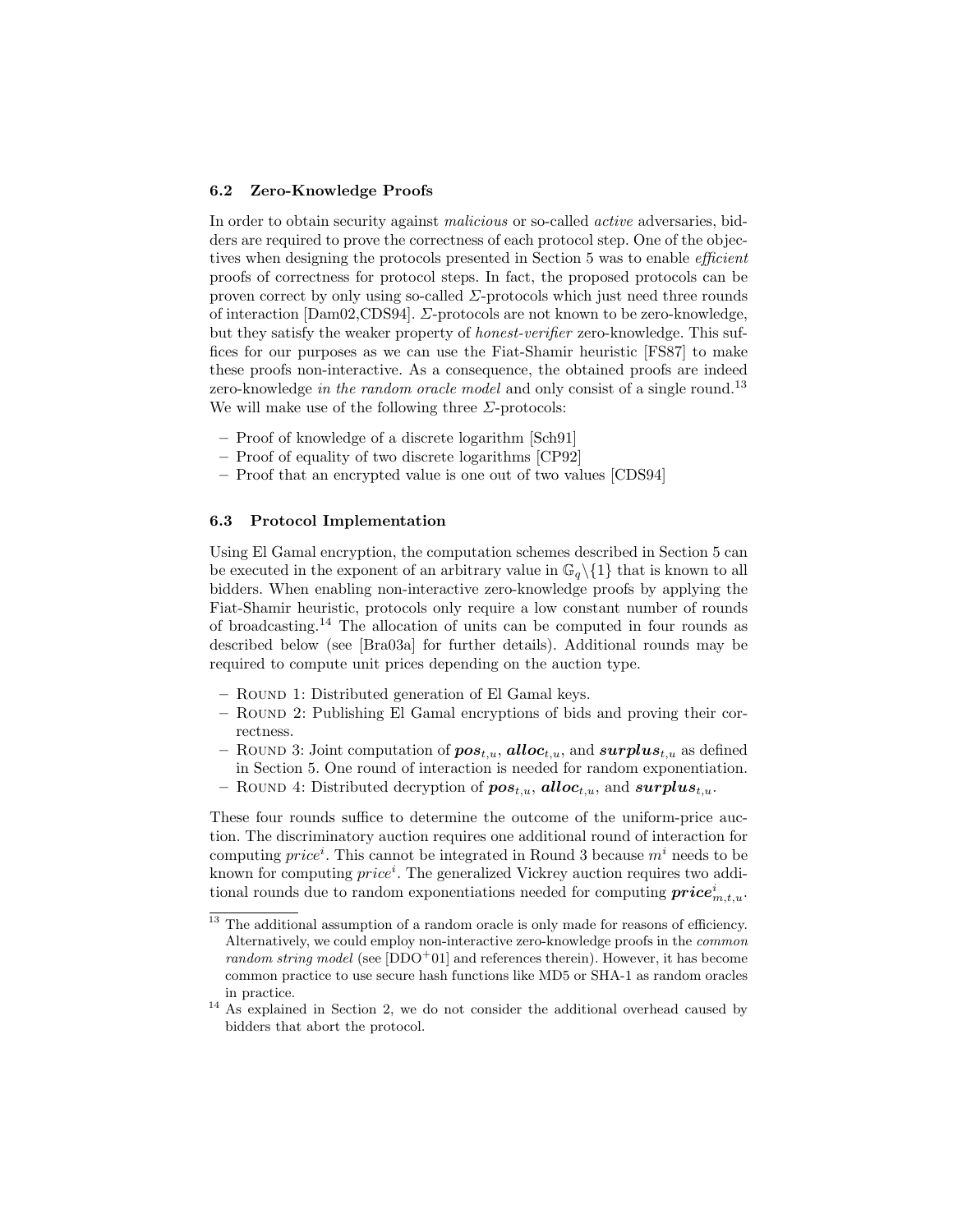In Round 4, bidders send decrypted shares of the outcome to the seller rather than publishing them immediately. After the seller received all shares, he publishes them. This ensures that no bidder can quit the protocol prematurely after learning the outcome, thus leaving other bidders uninformed (see also [Bra03a]). The same procedure is applied in Round 5 or 6, respectively, with the difference that the seller does not need to publish shares. As mentioned in Sections 5.2 and 5.3, it suffices to send information on unit prices to the corresponding bidder.

# 7 Conclusion

We proposed general cryptographic protocols for three common types of multiunit auctions based on distributed homomorphic encryption and concrete implementations of these protocols using El Gamal cipher. The security of El Gamal encryption as well as the applied zero-knowledge proofs can be based on the decisional Diffie-Hellman assumption. Under this assumption, privacy can not be breached (unless all bidders collude). Our protocols reveal the following information if there is a tie at the  $(M + 1)$ st-highest bid: the number of tied bids  $(t)$  and the number of bids greater than the tie  $(u)$ . The generalized Vickrey auction protocol additionally reveals the price of each unit (rather than just the summed up prices each bidder has to pay) and related tie information. Protocols only fail when the random exponentiation "accidently" yields a one. Due to the exponential size of  $\mathbb{G}_q$  the probability of this event is negligible.

In the discriminatory and generalized Vickrey auction protocol, sanctions or fines need to be imposed on bidders that quit prematurely because the allocation and the prices of units are revealed in two consecutive steps. A bidder that learns that he will not receive a single unit might decide to quit the protocol. However, his continuing participation is required to compute the prices of units.

| Auction Type        | $\#$ of Rounds | Exponentiations/Communication |
|---------------------|----------------|-------------------------------|
| Uniform-Price       |                | $\mathcal{O}(nM^2k)$          |
| Discriminatory      | $\mathcal{D}$  | $\mathcal{O}(nM^2k)$          |
| Generalized Vickrey |                | $\mathcal{O}(nM^3k)$          |

n: bidders,  $k$ : prices/possible bids,  $M$ : units to be sold Table 1. Protocol Complexity (Computation per Bidder)

Table 1 shows the complexity of the proposed protocols (in the random oracle model). Round complexity is very low, but communication and computation complexity is linear in k (rather than logarithmic when using binary representations of bids). On the other hand, an advantage of the unary vector representation is that protocols can easily be turned into iterative auction protocols.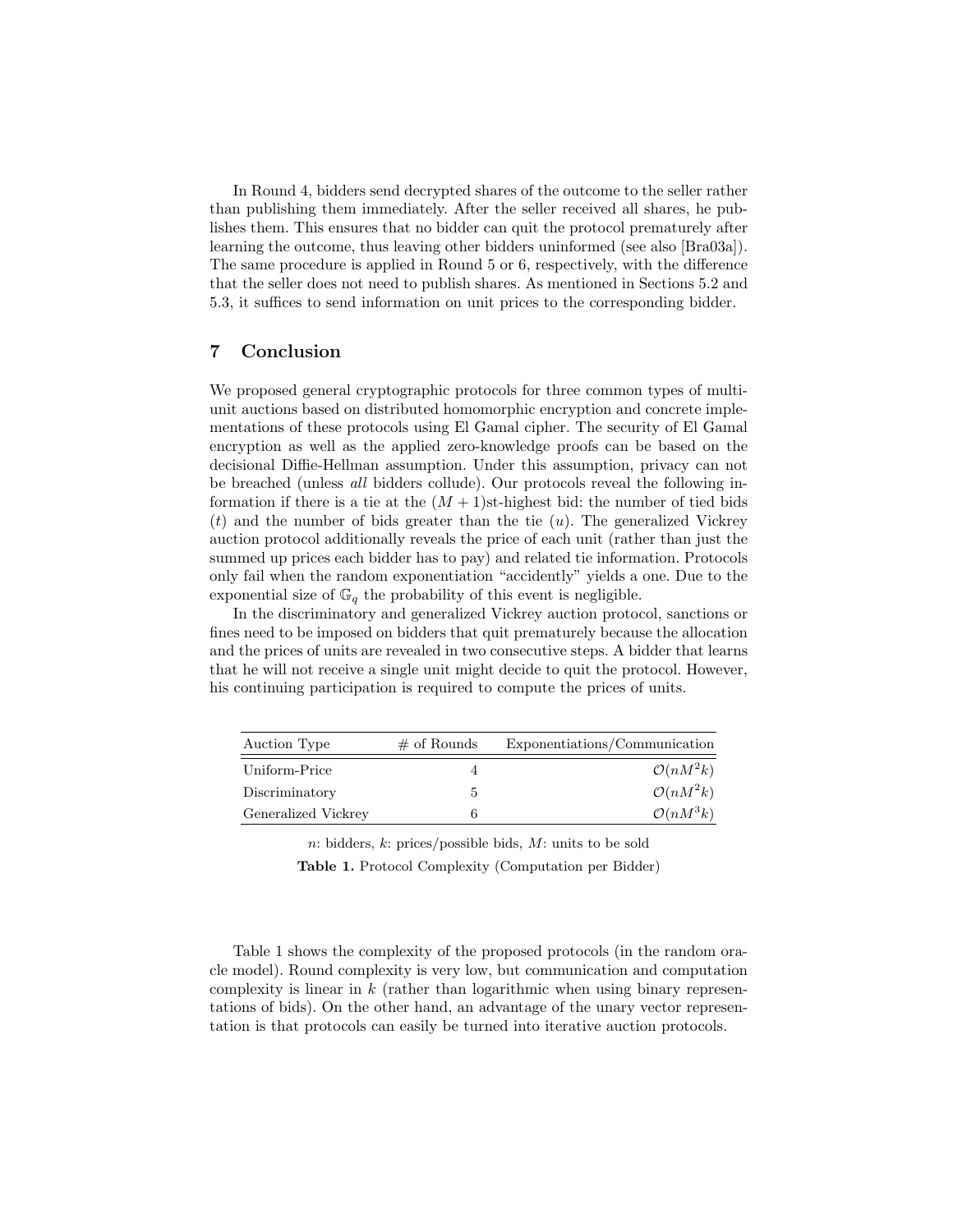### Acknowledgements

This material is based upon work supported by the Deutsche Forschungsgemeinschaft under grant BR 2312/1-1, by the National Science Foundation under grants IIS-9800994, ITR IIS-0081246, and ITR IIS-0121678, and a Sloan Fellowship.

## References

- [AS02] M. Abe and K. Suzuki. M+1-st price auction using homomorphic encryption. In Proc. of 5th International Conference on Public Key Cryptography  $(PKC)$ , volume 2274 of *LNCS*, pages 115–224. Springer, 2002.
- [Bra02] F. Brandt. Secure and private auctions without auctioneers. Technical Report FKI-245-02, Technical University of Munich, 2002. ISSN 0941-6358.
- [Bra03a] F. Brandt. Fully private auctions in a constant number of rounds. In R. N. Wright, editor, *Proc. of 7th FC Conference*, volume 2742 of *LNCS*, pages 223–238. Springer, 2003.
- [Bra03b] F. Brandt. Social choice and preference protection Towards fully private mechanism design. In N. Nisan, editor, Proc. of 4th ACM Conference on Electronic Commerce, pages 220–221. ACM Press, 2003.
- [BS01] O. Baudron and J. Stern. Non-interactive private auctions. In Proc. of 5th FC Conference, pages 300–313, 2001.
- [BS04a] F. Brandt and T. Sandholm. (Im)possibility of unconditionally privacypreserving auctions. In C. Sierra and L. Sonenberg, editors, Proc. of 3rd AAMAS Conference, pages 810–817. ACM Press, 2004.
- [BS04b] F. Brandt and T. Sandholm. On correctness and privacy in distributed mechanisms. In P. Faratin and J. A. Rodriguez-Aguilar, editors, Selected and revised papers from the 6th AAMAS Workshop on Agent-Mediated Electronic Commerce (AMEC), LNAI, pages 1–14, 2004.
- [CDS94] R. Cramer, I. Damgård, and B. Schoenmakers. Proofs of partial knowledge and simplified design of witness hiding protocols. In Proc. of 14th CRYPTO Conference, volume 893 of LNCS, pages 174–187. Springer, 1994.
- [Cla71] E. H. Clarke. Multipart pricing of public goods. Public Choice, 11:17–33, 1971.
- [CP92] D. Chaum and T. P. Pedersen. Wallet databases with observers. In Proc. of 12th CRYPTO Conference, volume 740 of LNCS, pages 3.1–3.6. Springer, 1992.
- [CSS05] P. Cramton, Y. Shoham, and R. Steinberg, editors. Combinatorial Auctions. MIT Press, 2005. To appear.
- [Dam02] I. Damgård. On  $\Sigma$ -protocols. Lecture Notes, University of Aarhus, Department for Computer Science, 2002.
- [DDO<sup>+</sup>01] A. De Santis, G. Di Crescenzo, R. Ostrovsky, G. Persiano, and A. Sahai. Robust non-interactive zero knowledge. In Proc. of 21th CRYPTO Conference, volume 2139 of LNCS, pages 566–598. Springer, 2001.
- [Di 00] G. Di Crescenzo. Private selective payment protocols. In Proc. of  $4th$  FC Conference, volume 1962 of LNCS. Springer, 2000.
- [El 85] T. El Gamal. A public key cryptosystem and a signature scheme based on discrete logarithms. IEEE Transactions on Information Theory, 31:469–472, 1985.
- [FS87] A. Fiat and A. Shamir. How to prove yourself: Practical solutions to identification and signature problems. In Proc. of 12th CRYPTO Conference, LNCS, pages 186–194. Springer, 1987.